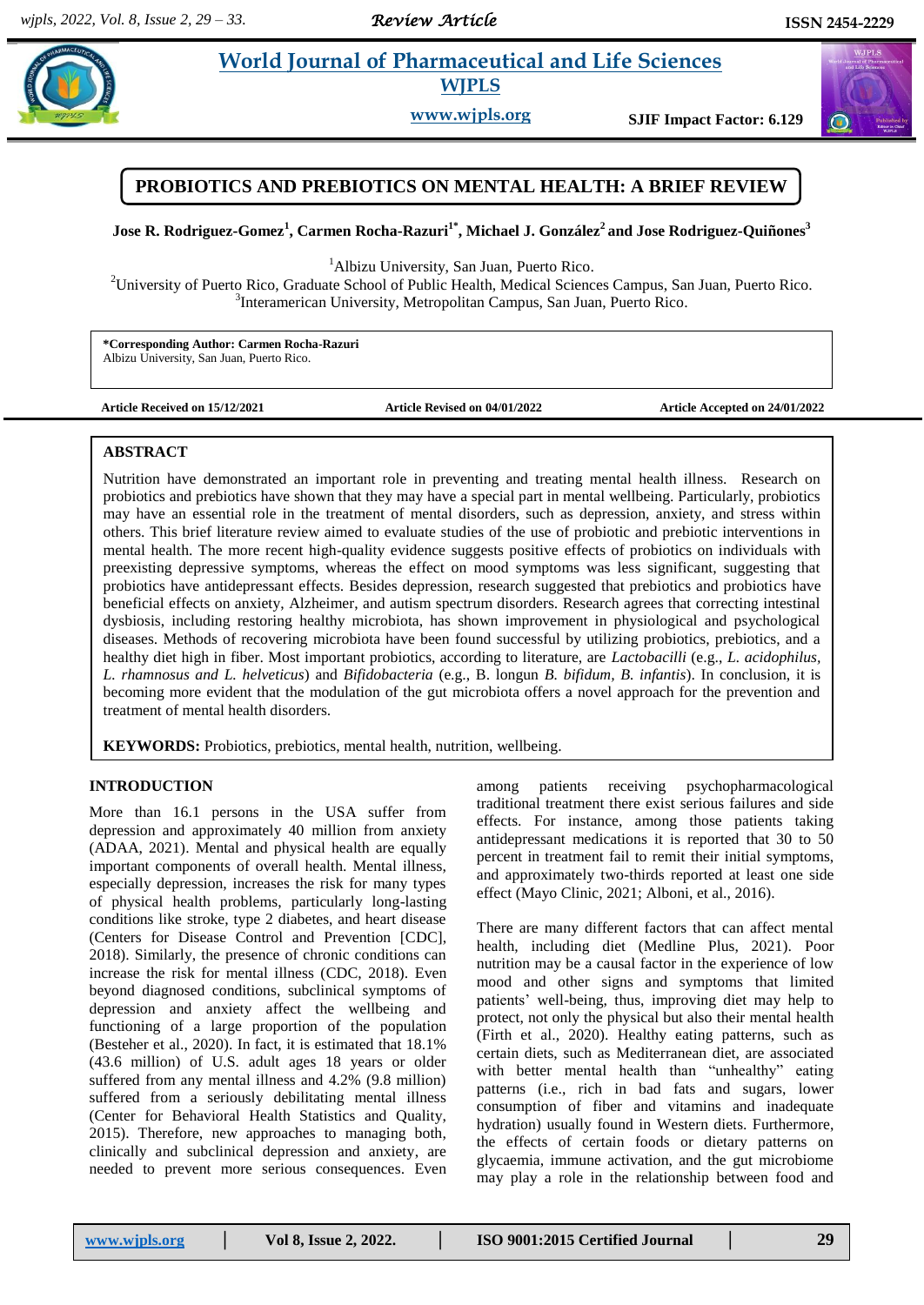mood (Firth et al., 2020). Particularly, research on probiotics and prebiotics have shown a special interest in mental wellbeing (Ansari et al., 2020; Desai et al., 2021; Firth et al., 2020; Liu et al., 2019).

According to the World Health Organization (WHO), the accurate definition of probiotics is, "live microorganisms which when administered in adequate amounts confer a health benefit on the host" (WHO, 2001). The most important probiotics are *Lactobacilli* (e.g., *L. acidophilus, L. rhamnosus, L. helveticus*) and *Bifidobacteria* (e.g., *B. bifidum, B. infantis, B. longum* ) (Ansari et al., 2020). Foods containing such microorganisms fall within the "functional foods" class, and these foods should contain at least  $10<sup>7</sup>$  CFU g-1 probiotic cells and consumed at levels higher than 100 g or ml/day to have supportive effects on healthiness (Ansari et al., 2020). Yogurt, sauerkraut, miso soup, soft cheeses (e.g., Gouda), kefir, sourdough bread, acidophilus milk, sour pickles and tempeh are some examples of foods with probiotics (Mikstas, 2020). Moreover, in order to optimize the pro mental health effect (i.e., diminish depression and anxiety) the addition of saffron extract in a 80% ethanolic extract, that have been standardized to 11 percent crocin and 2 percent of safranal found to promote maximum antidepressant and anxiolytic effects (Akhondzadeh, Tahamacebi-Pour and Noorbala et al., 2005; Karimi, Hosseinzadeh and Khalegh, 2001).

On the other hand, prebiotics are described as, "a nondigestible food ingredient that beneficially affects the host by selectively stimulating the growth and/or activity of one or a limited number of bacteria in the colon, and thus improve host health" (Gibson & Roberfroid, 1995). Main prebiotics include resistant starch, beta-glucan, inulin, stachyose, raftilin, xylan, and fiber gums (Ansari et al., 2020). One of the most important characteristics of these ingredients, mostly from carbohydrates and the family of Fructooligosaccharides (FOS), Galacto-Oligosaccharides (GOS), and Xylooligosaccharides (XOS) is that they are resistant to enzymes and other secretions of the gastrointestinal tract (Ansani et al., 2020). One of these compounds reach the colon, they are fermented by the gut microflora promoting the benefit of fermentation (Ansani et al., 2020). The prebiotics act as the nutrient sources for probiotics living in the colon, and this cooperation can adjust the activity and composition of the GI system. Specific pro- and prebiotics work together to confront infections and to decrease the risk of general diseases including mental disorders (Ansani et al., 2020; McEwen & Fenasse, 2019). It is important to remember than approximately 60% of patients with depression and anxiety have at least one intestinal disturbance and the use of probiotics affect favorably the reduction of stress symptomatology (Diop, L. Guillou, S. & Durand, H., 2008). Follow main findings related to the effects of pro- and prebiotics on mental health disorders and the potential mechanisms of action and application in clinical practice.

#### **Effects of Probiotics and Prebiotics on Mental Health**

Probiotics are said to have a bidirectional communication influence on the gut-brain axis and may have an essential role in the treatment of mental disorders, such as depression (Ansari et al., 2020; Desai et al., 2021; Liu et al., 2019; McEwen & Fenasse, 2019; Probiotics alone or combined with prebiotics may help ease depression; 2020, July 20). Probiotics that influence the gut-brain axis have been labeled "psychobiotics", highlighting their ability to improve the aspects of mental and emotional behaviours (Ansari et al., 2020; McEwen & Fenasse, 2019). Clinical and animal studies have indicated success in the ability of psychobiotics to supplement reduction of depressive symptoms, showing similarities to traditional antidepressant treatments (McEwen & Fenasse, 2019). Psychobiotics have been found to relate mostly to the lactic acid bacteria family with specific strains *Lactobacillus casei*, *Lactobacillus helveticus*, and *Bifidobacterium bifidum* (McEwen & Fenasse, 2019).

#### **Mechanisms of action**

Several mechanisms have been suggested for the effects of probiotics and gut microbiota on depression and anxiety. The possible etio-pathological mechanisms of depression involving inflammation, neurotransmitters, the hypothalamic–pituitary–adrenal (HPA) axis and epigenetic mechanisms potentially benefit from probiotic intervention. The bidirectional communication between the gut and the brain is mediated by trillions of microbes residing in the human gut through several mechanisms encompassing neural, immunologic and humoral pathways (Johnson et al.2021). It has been demonstrated that it happens through anatomical changes and alterations in the release of metabolites and neurotransmitters (Ansari et al., 2020; McEwen & Fenasse, 2019). Several probiotic bacteria such as *Lactobacillus*, *Bifidobacterium*, and *Escherichia* produce neurotransmitters and neuropeptides including GABA, serotonin, and BDNF (Ansari et al., 2020). Furthermore, *Lactobacillus acidophilus*, *Bifidobacterium infantis*, and *Bifidobacterium longum* have been found to improve mental health through secreting neurotransmitters, such as GABA, 5-HTP, glycine, and catecholamine, or regulating endocannabinoid expression (McEwen & Fenasse, 2019). Live cultures (probiotics) present in fermented food can synthetize GABA and improve depressive and anxiety-like behaviors (Aslam et al., 2020). Thus, pro- and prebiotics are potential substitutes for current antidepressant drugs (Ansari et al., 2020). One human study reported a 50 percent in depression scores and another study reported a 55 percent improvement in anxiety, all without sides effects (Messaoudi, Lalonde & Violle, 2011; Messaoudi, Violle, & Bisson, 2011).

#### **Summary of Clinical Trials**

The idea of using probiotics to control mental health disorders, such as depression and anxiety has been examined in some clinical trials (Ansari et al., 2020).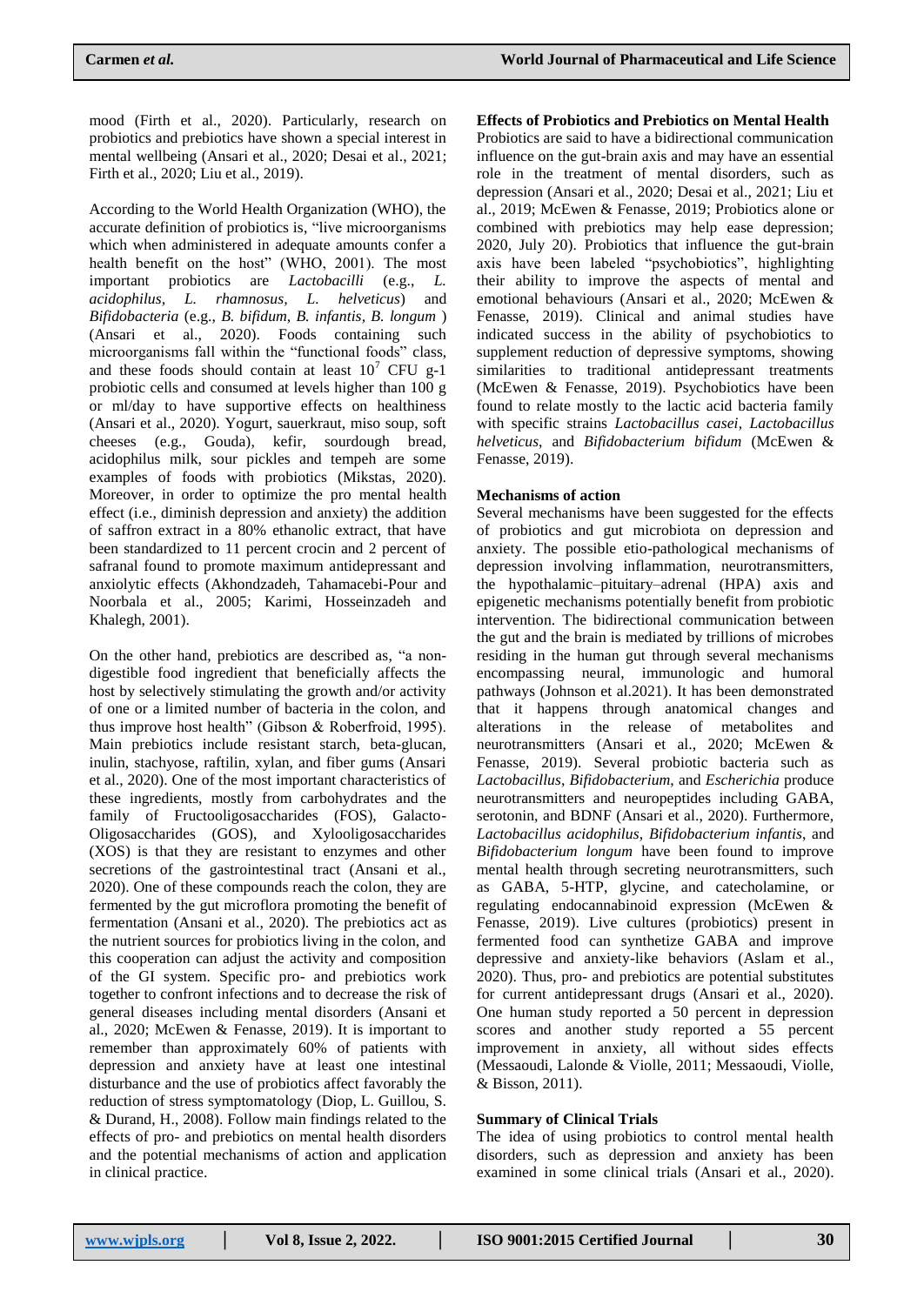Wallace and Milev (2017) suggest a positive effect of probiotics with the most significant effects on symptoms of anxiety. Similarly, Galland (2014) showed that supplementation with *Bacteroides fragilis* also decreased anxiety levels while improving excessive gut permeability. Pirbaglou and collaborators (2016) also shows that probiotic supplementation had a positive impact on anxiety and depressive symptoms. Wang and collaborators (2016) concluded that *B. longum*, *B. breve*, *B. infantis*, *L. helveticus*, *L. rhamnosus*, and *L. casei* were more effective in improving symptoms. Ansari and collaborators (2020) suggested that prebiotics and probiotics not only improve mental health, but they have beneficial effects on depression, anxiety, Alzheimer, and autism spectrum disorders. Particularly, anxiety, depression, autism spectrum disorder, obsessive compulsive disorder (OCD), and memory abilities were improved in several studies where *Bifidobacterium* and *Lactobacillus* were used (Dolan et al., 2016).

Regarding schizophrenia, clinical trials are still limited and have focused on diet and probiotics, always in combination with antipsychotics (Balanza-Martinez, 2017). A clinical trial with probiotics in psychotic disorders showed that supplementation during 14 weeks of one tablet with a combination of *Lactobacillus Rhamnosus* GG and *Bifidobacterium animalis lactis* Bb12 (n=33) was not more effective than the placebo (n=32) to reduce the clinical severity when evaluated with the PANSS scale (Balanza-Martinez, 2017). However, the administration of the probiotic was well tolerated and was associated to a significant reduction in the incidence of severe gastrointestinal discomfort, which is a relatively frequent comorbidity in this population (Balanza-Martinez, 2017).

Other research concluded that probiotic supplements either alone or in combination with prebiotics may be linked to measurable reductions in depression (Probiotics alone or combined with prebiotics may help ease depression; 2020, July 20). This study also showed a significant improvement in anxiety symptoms and/or clinically relevant changes in biochemical measures of anxiety and/or depression with probiotic or combined pre-probiotic use (Probiotics alone or combined with prebiotics may help ease depression; 2020, July 20).

In infants, researchers found that *Lactobacillus rhamnosus* GG reduces the risk of neuropsychiatric disorder developmental later in childhood (Dolan et al., 2016). Furthermore, Desai and collaborators (2021) have shown the effectiveness of probiotics during pregnancy to reduce anxiety and depression symptoms. Liu and collaborators (2019) also have found antidepressant and anxiolytic effects of probiotics. They conducted a metaanalysis that suggested that probiotic effects were larger for clinical than community samples for depression (Liu et al., 2019). In conclusion, the more recent high-quality evidence base research, suggests positive effects of probiotics on individuals with preexisting depressive symptoms, whereas the effect on mood symptoms is less significant in healthier populations.

## **Intestinal microbiota differences**

Studies indicate that the intestinal microbiota of depressed patients is significantly different from that of healthy controls (Aizawa et al., 2016; Aslam et al., 2020; McEwen & Fenasse, 2019). Intestinal microbiota differences might be related to dysbiosis, which is a condition where the host microbiota are disturbed compared to healthy subjects, and can be categorized by a loss of beneficial microbes, expansion of pathobionts and loss of diversity (Aslam et al., 2020). Compositional differences have been noted between those with depression and healthy controls (Aslam et al., 2020; McEwen & Fenasse, 2019). *Bifidobacterium* levels have been found to be significantly lower in patients with depression than in healthy controls. (McEwen & Fenasse, 2019). Both microbiota diversity and richness declined in depressed patients. Also notable in the depressed patients was that the richness of *Lactobacillus* and *Bifidobacterium* was lower (McEwen & Fenasse, 2019). Similarly, it has been found in a six-week randomized, double-blind, placebo-controlled trial, *Bifidobacterium longum* was found to reduce depression scores and increase the quality of life in patients with irritable bowel syndrome (Wallace & Milev, 2017). The current evidence suggest that gastrointestinal (GI) disorders are often comorbid with depressive and anxiety symptoms and associated with increased level of inflammation (Aslam et al., 2020). Fermented foods are postulated to modify inflammation by reducing procirculating inflammatory cytokines, producing shortchain fatty acids (SCFA), and improving the gut barrier functions that are relevant to both GI and mental disorders (Aslam et al., 2020). In conclusion, research indicates that problems in the gut may directly lead to mental health disorders, such as anxiety and depression (Dolan et al., 2016).

## **CONCLUSIONS**

Probiotics and prebiotics have demonstrated their positive effect on mental health. Fermented foods hold promises as a dietary intervention due to their theoretical potential to modify the gut microbiota and improve the integrity of the intestinal barrier. Correcting intestinal dysbiosis, including restoring microbiota, has seen improvement in physiological and psychological diseases. Methods of recovering microbiota have been found successful by utilizing probiotics, prebiotics, and a healthy diet.

Optimum nutrition plays a fundamental role in the management of mental health. The prescribing of probiotics for mental health, especially depression, is a novel treatment with numerous other health benefits. It is becoming more evident that the modulation of the gut microbiota offers a novel approach for the treatment and prevention of mood and anxiety disorders. Since probiotics may affect depression in strain-specific and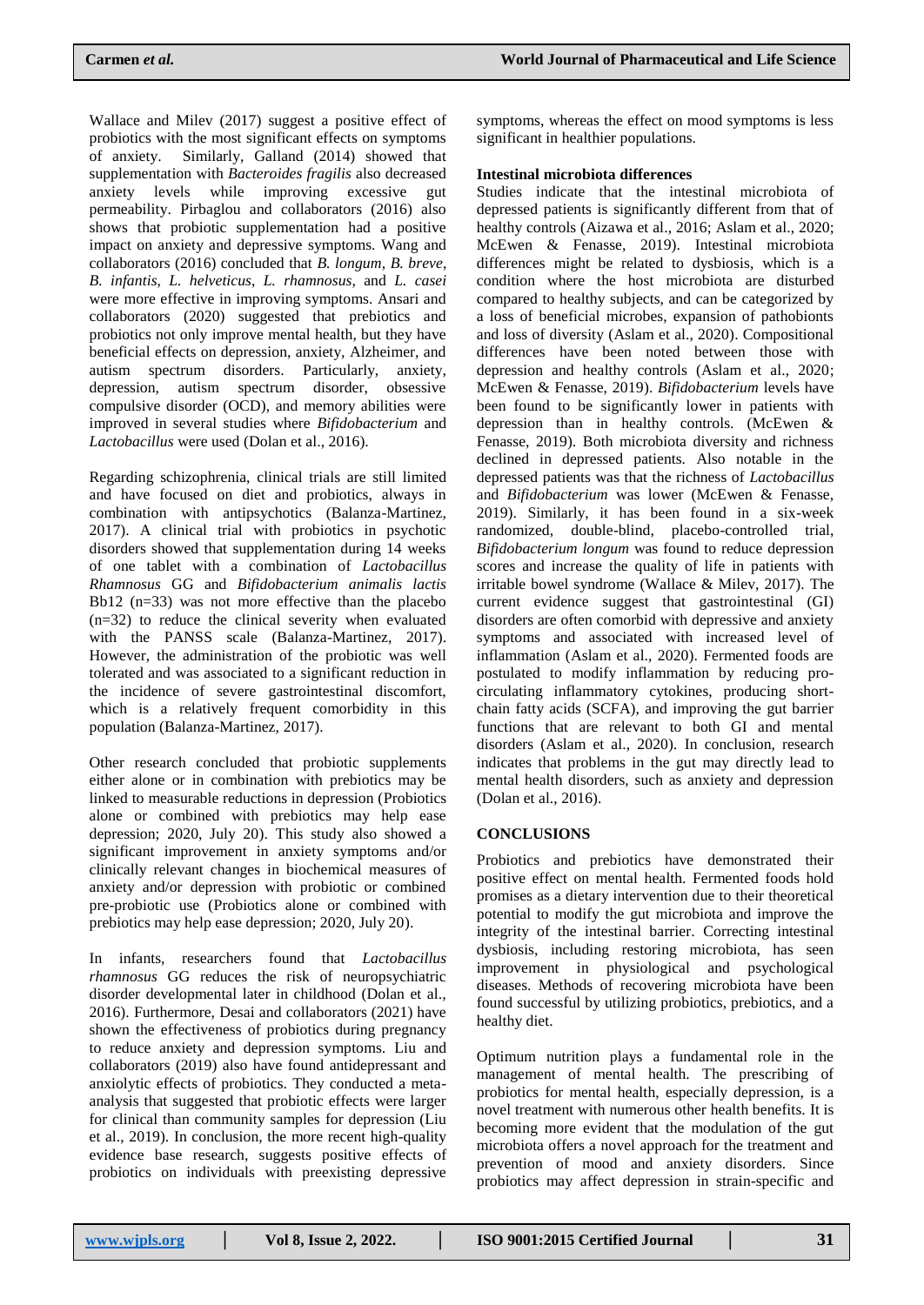dosage-specific manner, more research is required to investigate the relationship between probiotics, the microbiome-gut-brain axis, and depression.

#### **REFERENCES**

- 1. ADAA. (2021). *Facts and statistics*. [https://adaa.org/understanding-anxiety/facts](https://adaa.org/understanding-anxiety/facts-statistics)[statistics.](https://adaa.org/understanding-anxiety/facts-statistics)
- 2. Aizawa, E., Tsuji, H., Asahara, T., Takahashi, T., Teraishi, T., Yoshida, S., Ota, M., Koga, N., Hattori, K., & Kunugi, H. (2016). Possible association of Bifidobacterium and Lactobacillus in the gut microbiota of patients with major depressive disorder. *Journal of Affective Disorders*, *202*: 254– 257[. https://doi.org/10.1016/j.jad.2016.05.038.](https://doi.org/10.1016/j.jad.2016.05.038)
- 3. Akhondzadeh, S., Tahmacebi-Pour, N., & Noorrbala, A.A., Amini, H., Fallah-Pour, H., Jamshidi, A.H., & Khani, M. (2005). Crocus sativus L. in the treatment of mild to moderate depression: A double-blind, randomized and placebo-controlled trial. *Phytotherapy Research*, *19*(2): 148-151.
- 4. Alboni, S., Poggini, S., Garofalo, S., Milior, G., Hajj, H.E., Lecours, C., Girard, I., Gagnon, S., Boisjoly-Villeneuve, S., Brunello, N., Wolfer, D.P., Limatola, C., Tremblay, M.E., Maggi, L., & Branchi, I. (2016) Fluoxetine treatment affects the inflammatory response and microglial function according to the quality of the living environment.
- 5. *Brain, Behavior, and Immunity, 58*: 261-71. [http://doi.org/10.1016/j.bbi.2016.07.155.](http://doi.org/10.1016/j.bbi.2016.07.155)
- 6. Ansari, F., Pourjafar, H., Tabrizi, A., & Homayouni, A. (2020). The effects of probiotics and prebiotics on mental disorders: A review on depression, anxiety, Alzheimer, and autism spectrum disorders. *Current Pharmaceutical Biotechnology, 21*(7): 555-565. [https://doi.org/10.2174/13892010216662001071138](about:blank) [12](about:blank)
- 7. Aslam, H., Green, J., Jacka, F.N., Collier, F., Berk, M., Pasco, J., & Dawson, S.L. (2020). Fermented foods, the gut and mental health: A mechanistic overview with implications for depression and anxiety. *Nutritional Neuroscience, 23*(9): 659- 671.
- 8. Balanza-Martinez, V. (2017). Nutritional supplements in psychotic disorders. *Actas Espanolas de Psiquiatria, 45*(1): 16-25.
- 9. Besteher, B., Gaser, C., & Nenadic, I. (2020). Brain structure and subclinical symptoms: A dimensional perspective of psychopathology in the depression and anxiety spectrum. *Neuropsychobiology, 79:* 270-283. [https://doi.org/10.1159/000501024.](about:blank)
- 10. Center for Behavioral Health Statistics and Quality. (2015). *Behavioral health trends in the United States: Results from the 2014 national survey on drug use and health.* [https://www.samhsa.gov/data/](about:blank)
- 11. Centers for Disease Control and Prevention. (2018). *Learn about mental health.* [https://www.cdc.gov/mentalhealth/learn/index.htm](about:blank)
- 12. Desai, V., Kozyrskyj, A.L., Lau, S., Sanni, O., Dennett, L., Walter, J., & Ospina, M.B. (2021). Effectiveness of probiotic, prebiotic, and synbiotic supplementation to improve perinatal mental health in mothers: A systematic review and meta-analysis. *Frontiers in Psychiatry, 12*: 622181. [https://doi.org/10.3389/fpsyt.2021.622181.](about:blank)
- 13. Diopp, L., Guillou, S., & Durand, H. (2008) Probiotic food supplement reduces stress- induced gastrointestinal symptoms in volunteers: A double blind placebo controlled trial. *Phytotherapy Research, 28*(1): 1-5.
- 14. Dolan, K.E., Finley, H.J., Burns, C.M., Gasta, M.G., Gossard, C.M., Parker, E.C., Pizano, J.M., Williamson, C.B., & Lipski, E.A. (2016). Probiotics and disease: A comprehensive summary-Part 1, mental and neurological health. *Integrative Medicine, 15*(5): 46-58.
- 15. Firth, J., Gangwisch, J.E., Borsini, A., Wootton, R.E., & Mayer, E.A. (2020). Food and mood: How do diet and nutrition affect mental wellbeing? *The BMJ, 369*. [https://doi.org/10.1136/bmj.m2382](about:blank)
- 16. Galland, L. (2014). The gut microbiome and the brain. *Journal of Medicinal Food*, *17*(12): 1261- 1272[. https://doi.org/10.1089/jmf.2014.7000.](https://doi.org/10.1089/jmf.2014.7000)
- 17. Gibson, G.R., & Roberfroid, M.B. (1995). Dietary modulation of the human colonic microbiota: Introducing the concept of prebiotics. *The Journal of Nutrition, 125*(6): 1401-1412.
- 18. Johnson, D., Thurairajasingam, S., Letchumanan, V., Chan, K.-G., & Lee, L.-H. (2021). Exploring the role and potential of probiotics in the field of mental health: Major depressive disorder. *Nutrients*, *13*: 1728[. https://doi.org/10.3390/nu13051728.](https://doi.org/10.3390/nu13051728)
- 19. Karimi, G., Hosseinzadeh, H., & Khalegh, P. (2001). Study of antidepressant effect of aqueous and anxiety: A systematic review and meta-analysis of controlled clinical trials. *Neuroscience and Behavioral Reviews, 102*: 13-23. [https://doi.org/10.1016/j.neubiorev.2019.03.023.](https://doi.org/10.1016/j.neubiorev.2019.03.023)
- 20. Mayo Clinic. (2021). *Antidepresivos: Recibe consejos para lidiar con los efectos secundarios.* [https://www.mayoclinic.org/es-es/diseases](https://www.mayoclinic.org/es-es/diseases-conditions/depression/in-depth/antidepressants/art-20049305)[conditions/depression/in-depth/antidepressants/art-](https://www.mayoclinic.org/es-es/diseases-conditions/depression/in-depth/antidepressants/art-20049305)[20049305](https://www.mayoclinic.org/es-es/diseases-conditions/depression/in-depth/antidepressants/art-20049305)
- 21. McEwen, B., & Fenasse, R. (2019). Probiotics and depression: The link between the microbiome-gutbrain axis and digestive and mental health. *Journal of the Australian Traditional-Medicine Society, 25*(3): 127-132.
- 22. Medline Plus. (2021). *Mental health.* [https://medlineplus.gov/mentalhealth.html](about:blank)
- 23. Messaoudi, M. Lalonde,R., & Violle, N. (2011). Assessment of psychotropic-like properties
- 24. of a probiotic formulation (Lactobacillus helveticus R0052 and Bifidobacterium longum RO175) in rats and human subjects. *British Journal of Nutrition, 105*(5): 755-764.
- 25. Messaoudi, M., Violle, N., & Bisson, J. (2011). Beneficial psychological effects of a probiotics